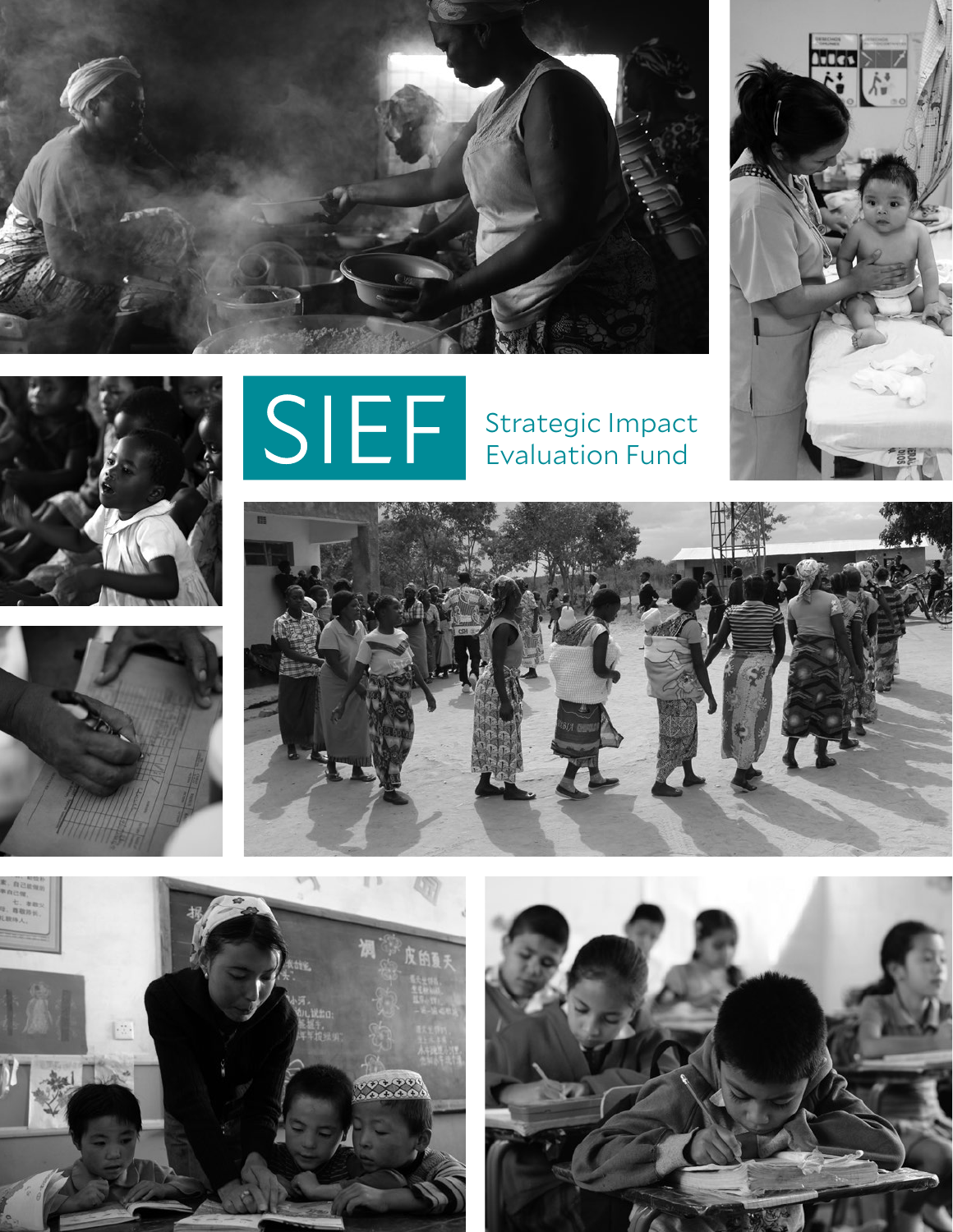# SIEF helps identify the impact of programs and policies

SIEF supports scientifically rigorous research that tests the impact of innovative programs and policies that try to improve education, health, access to quality water and sanitation, and early childhood development in low and middle income countries. Evidence about programs' impacts and costeffectiveness allows governments and others to better focus future efforts and investments.

# How we measure impact

SIEF-funded evaluations use experimental methods like randomized control trials and quasi-experimental methods that estimate the impact and costeffectiveness of government and NGO programs in the poorest countries. Workshops for government officials, researchers, and journalists provide training on the use and value of these methods. Dissemination methods go beyond the standard research paper and policy brief and include social media, documentaries, photo essays, and local media outreach.

## Why it is important to experiment

Experimental methods like randomized control trials are used extensively in medicine, business, and the technology industry to identify which drug, innovation, or sales technique is most effective, as they can provide the most credible estimate of an intervention's impact. Experimental methods can provide the most credible estimate of a program's impact. Other methods could lead to biased estimates of impact that can mislead decision-makers into scaling up an ineffective program or cancelling an effective one.

#### **Before and after comparisons of beneficiaries**



Researchers working in a country find that stunting in children is prevalent. This means the children are short for their age, usually due to malnutrition and other problems associated with poverty.

The government designs a two-year program for pregnant women and mothers with children under the age of two. Before the program starts, researchers collect data on the mothers who sign up and their children, such as height, weight, spending, and other attributes. This is the baseline measurement.

While the program is underway, various things might happen that could affect children's development. Income could improve, or a television program with nutrition messages could become popular. Conversely, there could be a drought, or local health clinics may shut down.

Two years later, when the women in the program and their children are measured again, the prevalence of stunting has declined.

Was the program a success? We do not know. This beforeafter comparison does not allow us to isolate the effect of the program. Maybe it was the program. Maybe it was the television campaign. Maybe it was an increase in household income. We need a control group to know what portion of any observed change can be attributed to the program.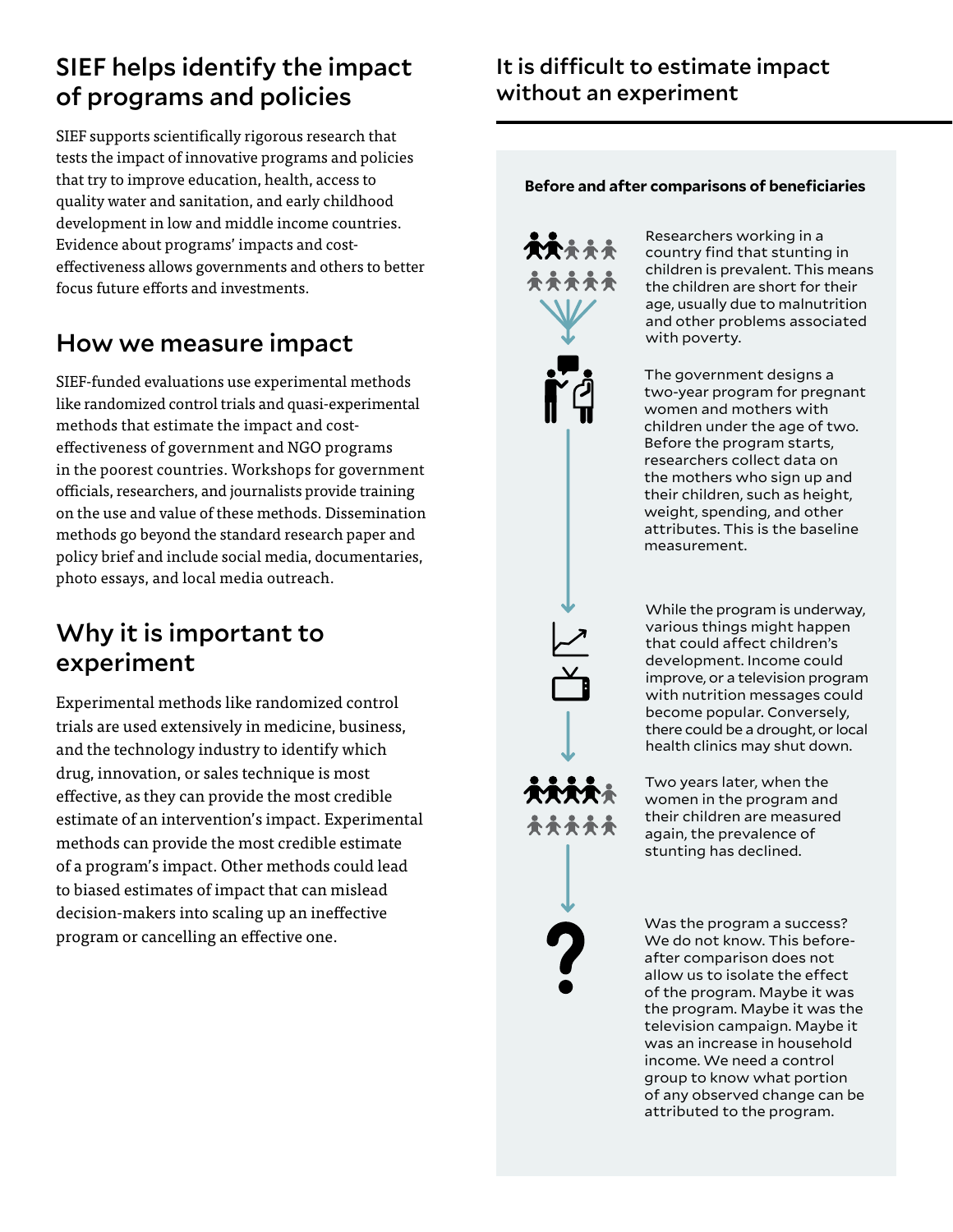#### **Comparing beneficiaries to non-beneficiaries**



This time, when the program is launched, researchers take note of who signs up and who does not in the targeted area.

Everyone's health and weight, income, education, spending, and other attributes are measured at baseline before the program starts.

Once again, other things may happen during the program that on their own may affect child development. These changes may affect both groups equally or they may affect one group more than the other.

Two years later the prevalence of stunting declines the most among children of the women who participated in the program.

In this case, we still cannot tell if the program was a success. The families who signed up for the program and those that did not may have differed in many ways. Some differences, like motivation, are not easy to observe and may have had a direct impact on child development or may have influenced how people reacted to the program. To isolate the impact of the program, we need a better control group.

#### **Randomized experiment**



There is a way to create a better control group. Who gets to participate in the program can be determined through a randomization, like a lottery.

Eligible villages are randomly divided into two groups, and only one group receives the program.

The randomization ensures that prior to the program the two groups are, on average, similar in terms of education, motivation, and other factors that can affect child development.

Because the villages were assigned randomly to either receive or not receive the program, we can be confident that the other things happening at the same time should affect both groups equally.

Two years later, the prevalence of stunting in the group randomly selected to receive the program is indistinguishable from the prevalence of stunting in the group that was randomly selected to receive no program.

With a proper control group, we see that the program had no impact, in contrast to the positive impacts we could have estimated with a simple before-after comparison or a comparison of women who chose to participate with those who chose not to participate.